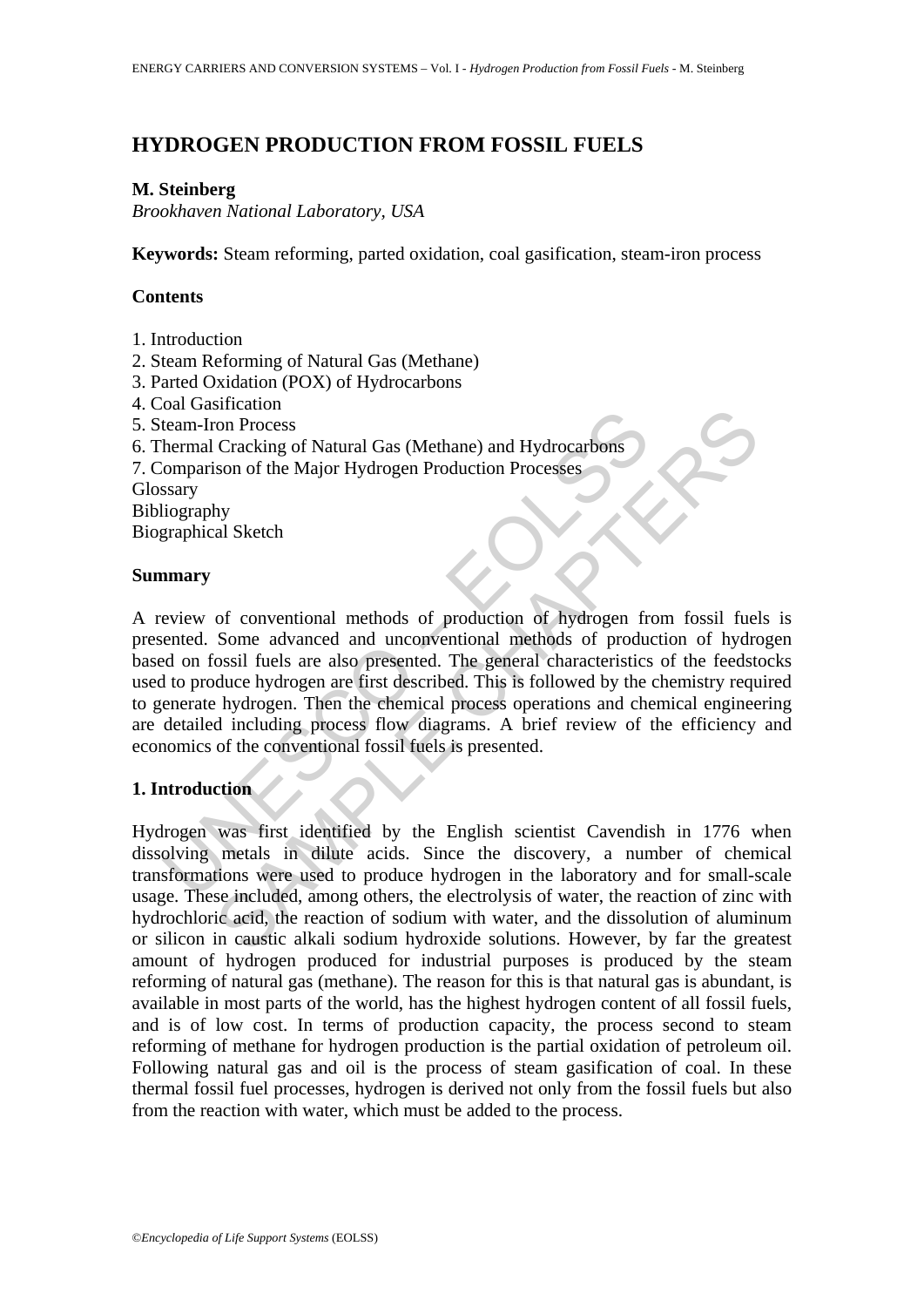In addition to the well-developed conventional processes mentioned above, other processes that have been practiced on an industrial scale are described. These include the steam-iron process and water electrolysis process. A number of advanced processes can be mentioned including the thermal cracking of natural gas and higher hydrocarbon fuels, the hydrocarbon coal process, coal gasification with electrochemical shift, high temperature electrolysis, and coal gasification with high temperature electrolysis.

There are also hydrogen by-product processes, which include hydrogen by-product from the production of electrolytic caustic-chlorine production, hydrogen from crude oil refining operations, hydrogen from coke oven gases, and hydrogen from hydrocarbon dehydrogenation processes. Hydrogen can also be produced by reforming ammonia and methanol.

Illy, water-splitting processes will be described in later artic<br>mochemical processes, solar thermal processes, photochemical<br>gy radiation processes, and biomass-based processes. This review<br>of the two references, Steinbe ater-splitting processes will be described in later articles; these inc<br>mical processes, solar thermal processes, photochemical processes,<br>iation processes, and biomass-based processes. This review has been made<br>the two r Finally, water-splitting processes will be described in later articles; these include thermochemical processes, solar thermal processes, photochemical processes, high energy radiation processes, and biomass-based processes. This review has been mainly based on the two references, Steinberg (1989) and Czugson, Kenz, and Nerosome (1995).

## **2. Steam Reforming of Natural Gas (Methane)**

The sequence of chemical reactions and the energetics for the steam reforming of methane as well as light gas oils, mainly naphtha, are as follows:

*1. Synthesis gas generation:* production of CO and H2 by reaction of methane with steam.

$$
CH_4 + H_2O \rightarrow CO + 3H_2
$$
 (1)

The standard heat of reaction is  $+60$  kcal mol<sup>-1</sup> endothermic.

2. Water-gas shift: reaction of CO with  $H_2O$  to produce  $CO_2$  and more  $H_2$ .

$$
CO + H2O \rightarrow CO2 + H2
$$
 (2)

The standard heat of reaction is 0 (neutral).

*3. Gas purification:* gasification includes acid gas removal, mainly CO<sub>2</sub>, with a solvent such as an alkanolamine (MEA) or by pressure swing adsorption (PSA) with an adsorbent such as activated carbon. Residual CO maybe combined with hydrogen in a methanation reaction step to reform methane is recycled.

A detailed description of the process and the engineering parameters are described in the following.

For several decades, steam reforming of hydrocarbons has been the most efficient, economical and widely used process for production of hydrogen and hydrogen/carbonmonoxide gas mixtures. The process basically involves a catalytic conversion of the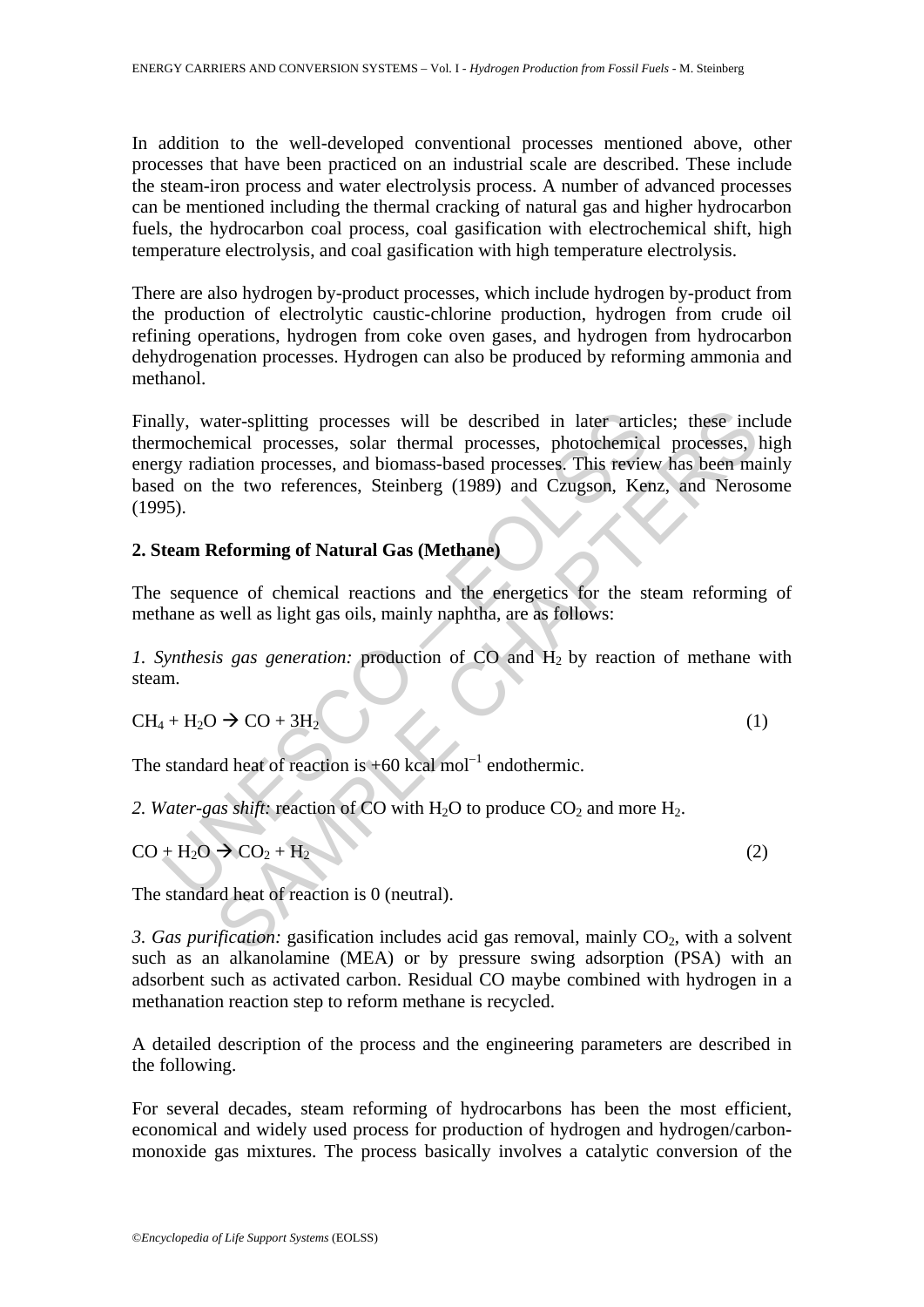hydrocarbon and steam to form hydrogen and carbon oxides. Since the process works only with light hydrocarbons, which can be vaporized completely without carbon formation, the feedstocks used range from methane, to naphtha to No. 2 or light fuel oil. Fifty percent of the hydrogen produced comes from the water (steam) when methane is used and 64.5% when naphtha is used.

A simplified basic flow diagram of the conventional steam reforming process is shown in Figure 1a. The process consists of three main steps: (1) synthesis gas generation, (2) water-gas shift, and (3) gas purification. To protect the catalysts in the hydrogen plant, the hydrocarbons have to be desulfurized before being fed to the reformer furnace. The desulfurized feedstock is then mixed with process steam and reacted over a nickel-based catalyst contained inside a system of high alloy steel tubes. The following reactions take place in the reformer:

 $C_n H_m + nH_2O + \text{heat} \rightarrow nCO + (n + m/2) H_2$  (3)

 $CO + H<sub>2</sub>O \rightarrow CO<sub>2</sub> + H<sub>2</sub>$  (4)

H<sub>m</sub> + nH<sub>2</sub>O + heat → nCO + (n + m/2) H<sub>2</sub><br>
+ H<sub>2</sub>O → CO<sub>2</sub> + H<sub>2</sub><br>
+ H<sub>2</sub>O → CH<sub>4</sub> + H<sub>2</sub>O + heat<br>
re n = 1 and m = 4, if the hydrocarbon feedstock is methane, and<br>
is naphtha. The reforming reaction is strongly endoth From the 4 + H<sub>2</sub>O + (n + m/2) H<sub>2</sub><br>  $\rightarrow$  CO<sub>2</sub> + H<sub>2</sub><br>  $\rightarrow$  CH<sub>4</sub> + H<sub>2</sub>O + heat<br>
1 and m = 4, if the hydrocarbon feedstock is methane, and n = 1 and m =<br>
1 and m = 4, if the hydrocarbon feedstock is methane, and n = 1 a  $CO + 3H_2 \rightarrow CH_4 + H_2O + heat$  (5) where  $n = 1$  and  $m = 4$ , if the hydrocarbon feedstock is methane, and  $n = 1$  and  $m = 2.2$ , if it is naphtha. The reforming reaction is strongly endothermic, with energy supplied by radiant combustion of fuel gas or oil. The metallurgy of the tubes usually limits the reaction temperature to 760–925 °C (1400–1700 °F). At the same time, the CO shift and methanation reactions quickly reach equilibrium at all points in the catalyst bed. The equilibrium composition of the reformed gas is favored by high steam to carbon ration,

low pressure, and high temperature. To ensure a minimum concentration of  $CH<sub>4</sub>$  in the product gas, the process generally employs a steam to carbon ratio of 3 to 5 at a process temperature of around  $815 \text{ °C}$  (1500 °F) and pressures up to 3.5 MPa (508 psi) to convert more than 80% of hydrocarbon to oxides of carbon at the outlet of the reformer. The typical composition (% by volume) of a synthesis gas at 100 psig leaving the steam-methane reformer is as follows:

| <b>Component</b>       | Vol. % |
|------------------------|--------|
| $H_2$                  | 74     |
| $\overline{\text{CO}}$ | 18     |
| CO <sub>2</sub>        | 6      |
| CH <sub>4</sub>        | 2      |
|                        | 100    |

After the reformer, the process gas mixture of CO and  $H_2$  passes through a heat recovery step and is fed into a water-gas shift reactor to produce additional H<sub>2</sub>. Normally, two stages of conversion (high temperature and low temperature) are used to reduce the CO content to a level of approximately 0.2–0.4 vol. %. This exothermic reaction occurs at temperatures ranging from 200  $^{\circ}$ C to 400  $^{\circ}$ C (392–752  $^{\circ}$ F).

The cold raw gases next pass through gas purification units to remove  $CO<sub>2</sub>$ , the remaining CO, and other impurities to deliver the desired purified  $H_2$  product to the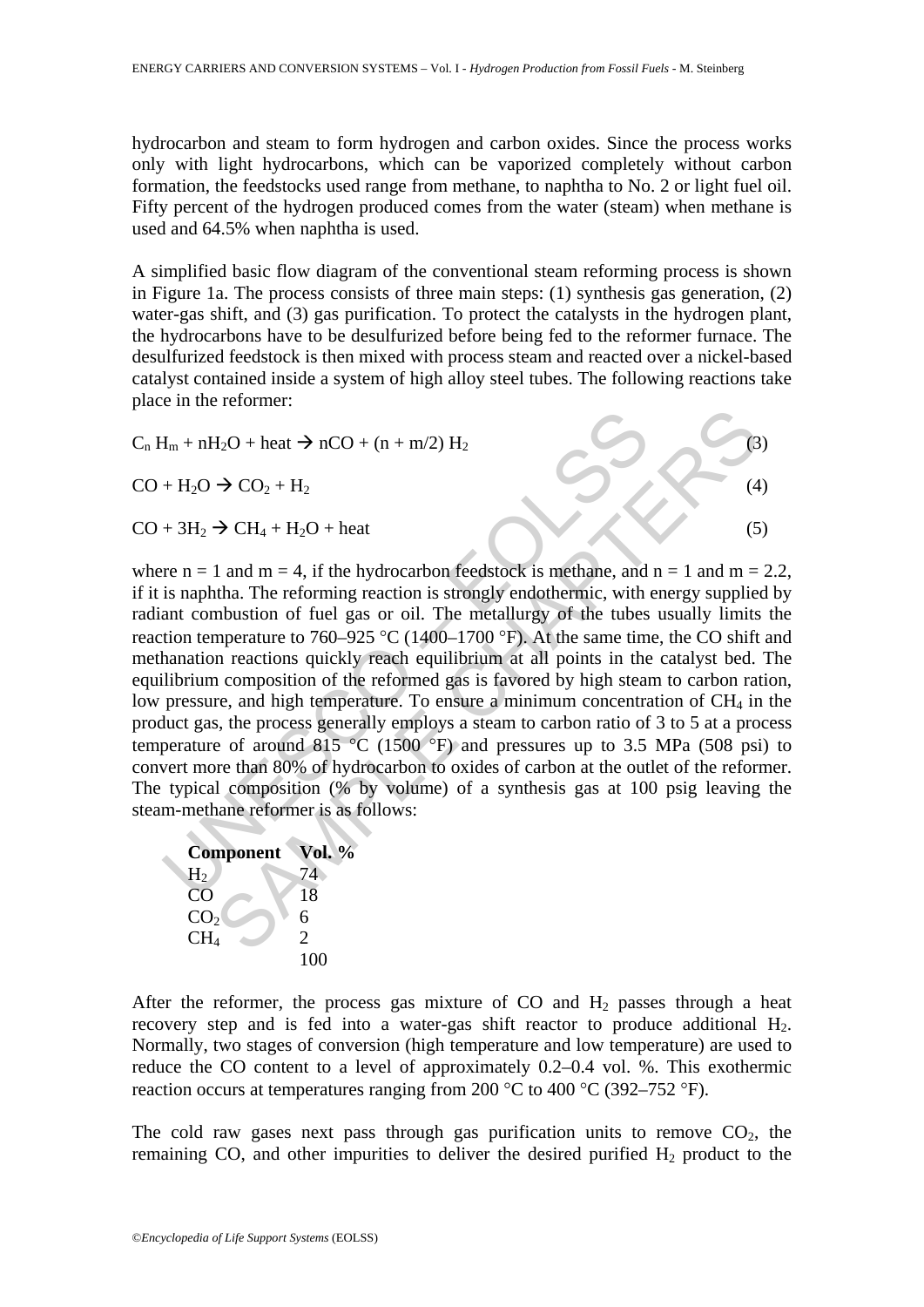battery limits of the plant. Several commercial processes for removing  $CO<sub>2</sub>$  exist. One of these systems uses a wet scrubbing process, such as monoethanolamine (MEA), hot potassium carbonate, or sulfinol. The residual CO and  $CO<sub>2</sub>$  remaining in the H<sub>2</sub> stream after  $CO<sub>2</sub>$  removal are further converted to  $CH<sub>4</sub>$  by a methanation reaction. The product H2 leaves with a purity of approximately 97–98%.

An alternate technology to wet scrubbing for removal of  $CO<sub>2</sub>$  is the use of the pressure swing adsorption (PSA) system. This process, shown in Figure 1b, reduces the number of unit processes and complexity of the operation by replacing the low temperature shift, the  $CO<sub>2</sub>$  removal, and the methanation units with a PSA process unit. In this process, the raw gas is passed through a series of beds of molecular sieves or activated carbon, where all components except  $H_2$  are preferentially absorbed. The beds are regenerated by adiabatic depressurization at ambient temperature. The purge gas, which contains water vapor,  $CO<sub>2</sub>$ ,  $CO$  and  $CH<sub>4</sub>$ , is then fed to the furnace for supplying heat to the reformer. The purity of  $H_2$  from the PSA system can be 99% or higher, and can thus be used for a wide variety of chemical and petrochemical processes to considerable advantage.



Figure 1.Simplified flow diagram of Hydrogen Production from Methane Steam Reforming (a)Conventional Process, (b) with PSA modification.

In recent years advances in steam reforming have taken place to improve the efficiency and economics of hydrogen production. Direct fired tubular reformers have been the mainstay for hydrogen production. The main thrust has been in heat management which includes heat-exchange-based reforming, autothermal and secondary reforming, and adiabatic pre-reforming. Helium-heated reformers, electrically heated reformers, molten metal bath reformers, and pressurized fire box reformers have also been introduced. Integrated hydrogen separation reforming to obtain higher concentrations of hydrogen by shifting the equilibrium toward higher conversions using membranes has also been under development